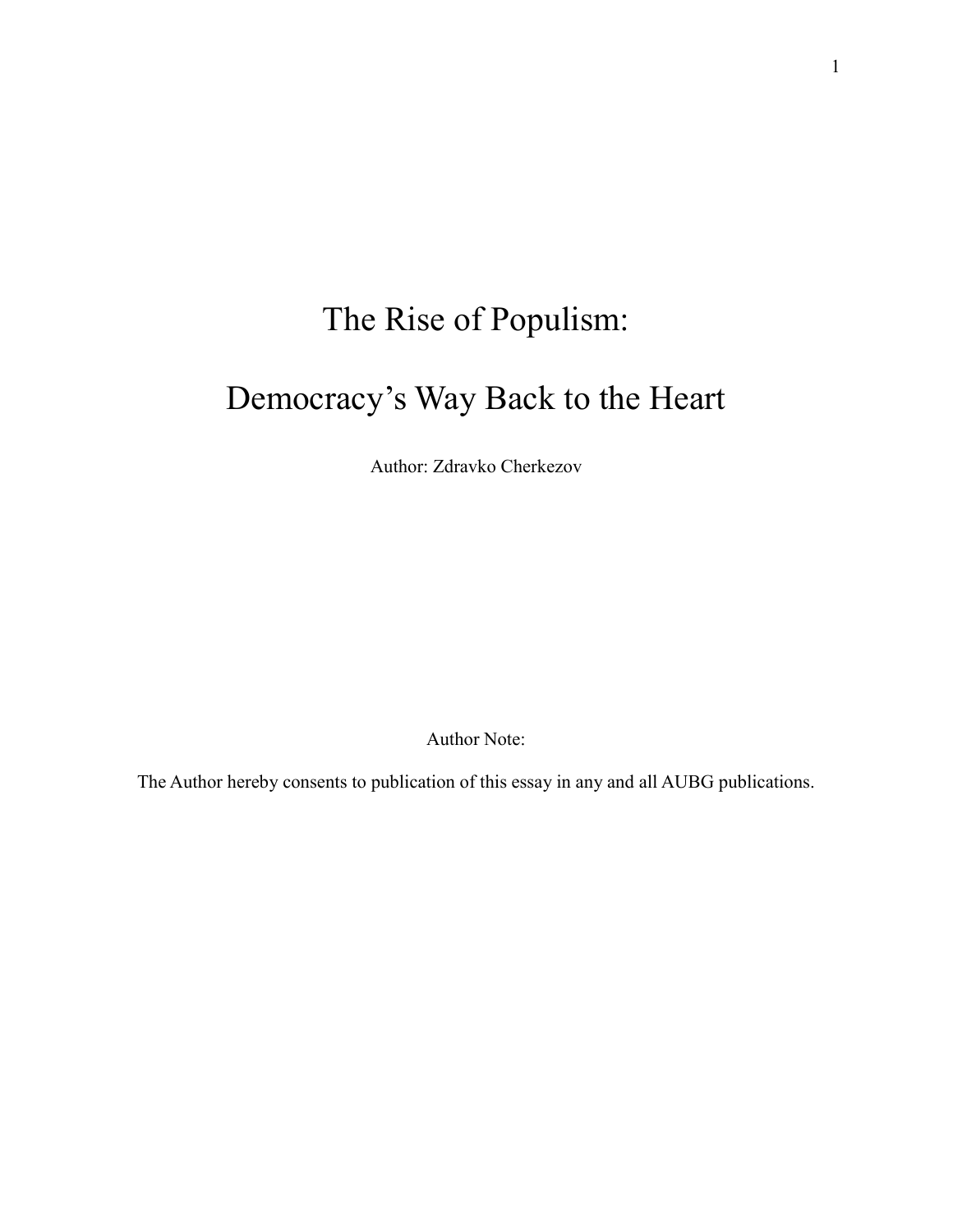"[...] head and hands need a mediator. The mediator between head and hands must be the heart." *Metropolis* (1927), directed by Fritz Lang, and written by Thea von Harbou.

Society in Fritz Lang's dystopian sci-fi classic, *Metropolis*, is undoubtedly oversimplified. In Metropolis *the city*, the working-class builders (*hands*) are exploited by the city planners (*head*). Without mediation (*the heart*), the two sides inevitably clash into conflict. Metropolis' imagery is in fact prevalent in social contract theory as the metaphor of the *body politic*: "heads" of state are chosen to govern for the entire "body" of people. In democracies, people directly choose their leaders by voting, and the fairness of that process determines whether a democracy is, respectively, liberal or illiberal – and liberal, or Western-type, democracy was until recently believed to be the undisputed champion of good governance. Lately, however, a growing majority of people in the West have felt increasingly disconnected with their leaders, a trend captured in the promises of populists to "re-connect" with them. Populism, notwithstanding its negative manifestations, addresses a paradox of contemporary liberal democracy – free people feel powerless and excluded from the *body politic*, and their equally powerless leaders fail to become fully representative of the whole *body politic*. Its verdict is clear: the liberal order in its current form is doomed – because it lacks a *heart*.

Key to our understanding of "populism" is the term's etymological tension with the concept of democracy. Whereas the Latin *populus* and the Greek *demos* are interchangeable words for a political assembly of people, populism is the rule of "ordinary people" who feel misrepresented by their political elites (despite having elected them democratically). It is the feeling that *a people* are no longer *the people* who are sovereign in a democratic state. Henceforth, populism is inherently confrontational in regard to democracy, which has failed to rightfully fulfill its purpose. Elites' temptation to dismiss any failure of liberal democracy, and to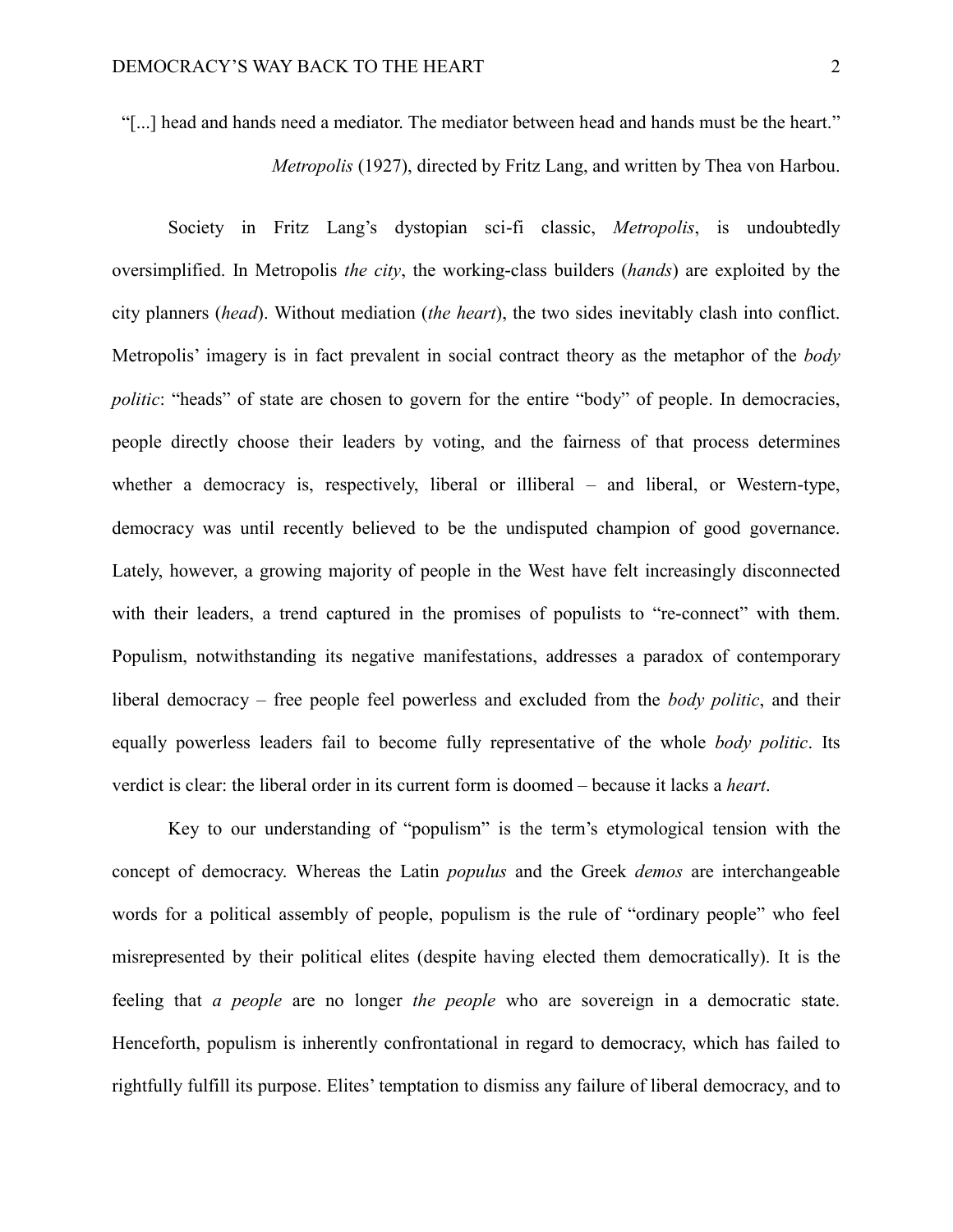put the blame on the people, is a mistake – because a democracy has certainly failed if its people feel disillusioned with it. Bulgaria's own experience with democratic disillusionment perhaps best captures the essence of the populist specter haunting the Western world today.

In 2001, Simeon Saxe-Coburg-Gotha, a former Bulgarian king deposed by communists, became the first political outsider with a populist platform to capitalize on people's disillusionment with Bulgaria's transition to democracy. Up until that point, the Bulgarian transition had been marred by an unstable two-party political system, rampant corruption, and worsening economic conditions. However, the government immediately preceding Simeon was different. The United Democratic Forces (UDF) coalition, led by Ivan Kostov, came to power in 1997 in response to the economic collapse and hyperinflation caused by the pro-communist Videnov government. In fulfilling its full four-year term, the Kostov government managed to stabilize the Bulgarian economy, and establish Bulgaria as a perspective Western state – part of NATO and the EU. Why did then a voting majority of 43% choose a political newcomer with a populist platform filled with insincere and impractical promises over the most successful government of the transition period during the 2001 parliamentary elections?

The UDF leadership's half-baked response to Simeon's victory, as former UDF leader Philip Dimitrov notes in *The Myths of the Bulgarian Transition*, was symptomatic of Kostov's failure to satisfy the Bulgarian people. In their failure to grasp what had gone wrong, the UDF and many of its supporters opted to explain their defeat by reinvigorating the myth of the "stupid Bulgarian people." Unsurprisingly this further exacerbated public trust in UDF leadership, which was widely viewed as complacent and disdainful, and the coalition never won an election again. Regardless of all the accusations of corruption the Kostov government had to suffer during its mandate, the underlying reason for its downfall, Dimitrov asserts, was its proclaimed disbelief in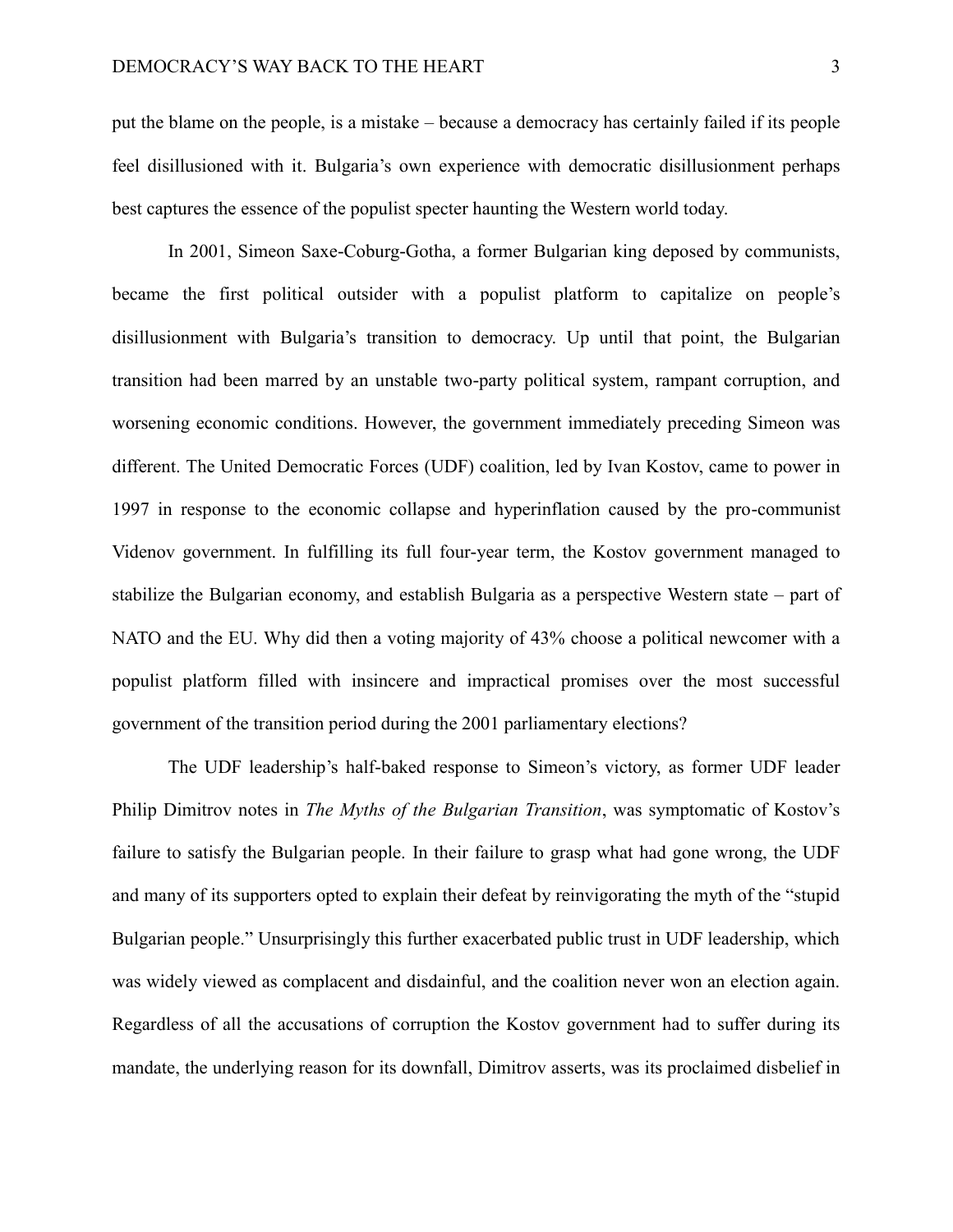political morality. Kostov spent the years in opposition to the Videnov government in prescribing Machiavellian practices in an attempt to achieve some populist appeal. Ironically, that went contrary to Machiavelli's original advice of his magnum opus, *The Prince*, which postulated that political leaders should always appear dignified, generous, and virtuous to the majority of people (even when one was not, and Machiavelli argued that great leaders usually weren't). At the end of Kostov's term, the majority of Bulgarians felt neglected by its complacent leaders, and stripped of the promise for just democracy and prosperity which had brought Kostov to power in 1997. The UDF was meant to provide an alternative to the communist kleptocratic model of governance, which plagued the Bulgarian transition, but ultimately failed to show enough willingness to tackle corruption. Kostov's strict economic policy, albeit successful, produced many "losers" who in the end felt abandoned by their uncompassionate elite. In such context the majority of Bulgarians elected a populist newcomer like Simeon – not because they were stupid or immoral, but because they protested against a democratic elite stripped of any morality or humanity. In her post-election analysis, Diana Ivanova of *Radio Free Europe* best captured the zeitgeist of 2001 Bulgaria: "Bulgaria does not want to be understood – she wants to be hugged."

Whereas cases of populism like Bulgaria's were previously believed to be strictly national in character, the populist problem today appears to have transcended national borders to now threaten the entire Western world. The 2015 European migrant crisis trigged an outbreak of populist waves most apparent in Central and Eastern European countries, yet two particular events in 2016 took the West aback: the British people's choice to say "yes" to Brexit, and America's shocking decision to elect its worst president in over a century – Donald Trump. In both cases, the majority of voters supposedly embraced irrationality, and chose to endanger the future prosperity of their homeland. Were the majorities of British and American people blatantly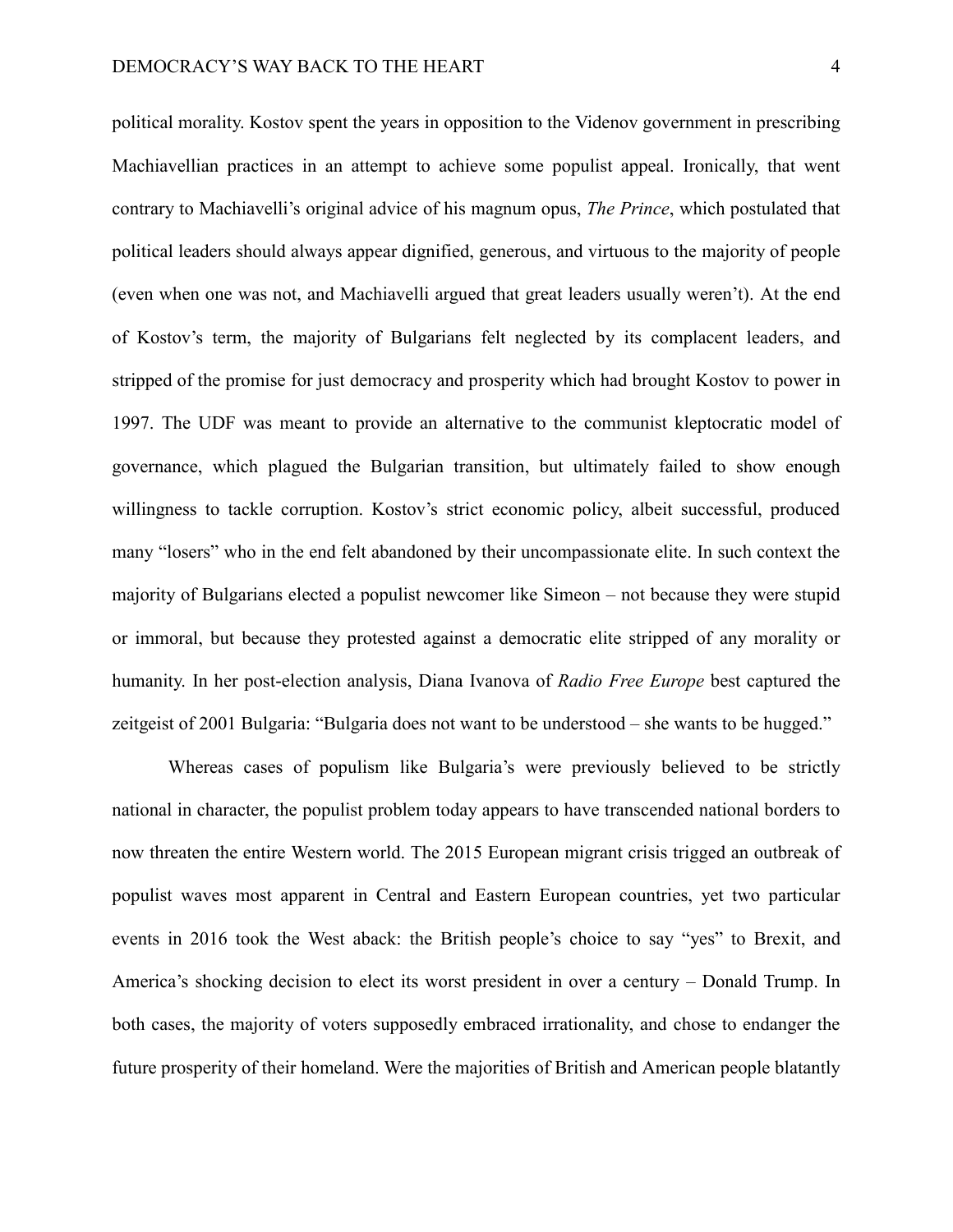stupid to make such disastrous decisions – something supposedly explained by the voters' demographics (most of whom voted in favor of either Brexit or Trump were in fact predominantly uneducated)? Unfortunately, Western elites and media were quick to deplore these very same majorities (just remember how Hillary Clinton infamously called Trump supporters "deplorables"), which further exacerbated existing divisions within British and American societies – essentially a repeat of UDF's fatal mistake to put the blame on the Bulgarian people. Growing democratic disillusionment, appearing simultaneously on each sides of the Atlantic Ocean, signals that there are serious shortcomings in the current liberal international order. Populism manifests these shortcomings in its critique of hyper-globalism and multiculturalism, as well as in its unforgiving hostility towards meritocratic elites.

The sheer complexity of today's world is what really makes the rise of populism so hard to explain, and so hard to deal with. To illustrate, an attempt to study globalization's sociopolitical and socioeconomic implications is doomed to failure due to the simple fact that it is humanly impossible to know the whole world. Globalization is, of course, to a large extent the reason for populism, and regularities in the distribution of populist votes help us reveal some of its fundamental downsides. For instance, the 2016 United States presidential election distinguished two deeply divided Americas: of people living in conservative rural areas in continental states, and of people living in big cosmopolitan cities in coastal states. When a democracy produces not one but two *bodies* of people, then in its failure it gives birth to populism.

David Goodheart observed a similar fault line in post-Brexit Britain: between the "somewheres" and the "anywheres." The "somewheres" were "those who come from Somewhere – rooted in a specific place or community, usually a small town or in the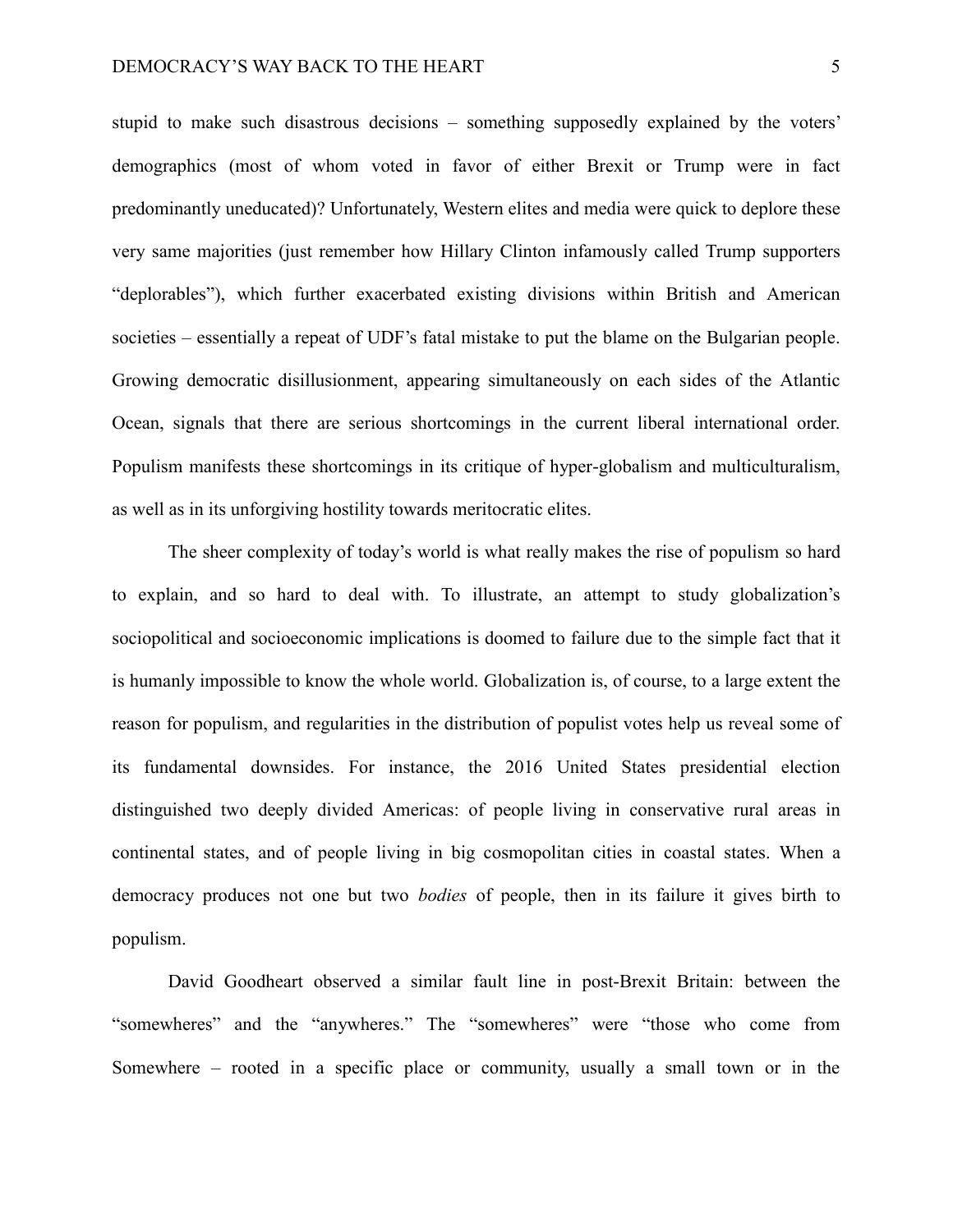countryside, socially conservative, often less educated" – and the "anywheres" were "those who could come from Anywhere: footloose, often urban, socially liberal and university educated." Goodheart's categories are useful in recognizing the "somewheres" as the paradigmatic group of populist voters, but are ultimately insufficient in explaining populist animosity towards elites ("anywheres") and migrants ("others"). Distrust in the "anywheres" is best seen in Central and Eastern Europe – where the majority of young people leave their homeland in search for a better life. The freedom of movement brought about with the fall of communism has been the region's greatest blessing and biggest curse. All 10 fastest shrinking nations are located in Eastern Europe, and the majority of people who get to stay look down to the "anywheres" as national traitors. That's precisely the reason why populists like Hungary's Orbán and Poland's Kaczyński embraced xenophobic and anti-immigrant rhetoric during follow-up to the refugee crisis: populism promises to protect the remaining "somewheres" from being replaced with despicable "anywheres" coming from the outside, and from being governed by untrustworthy "anywheres" from within. Unsurprisingly, Trump's two biggest campaign promises were to "build the wall" (to protect America from an influx of illegal migrants), and to "drain the swamp" (to rid the American government of a self-interested political establishment). Such "swamp" unfortunately exists in the West, and herein lies the main takeaway from Bulgaria's experience with populism – if a government fails to display moral imperatives such as responsibility, empathy, and honor, it will be inevitably doomed in the face of a populist threat.

Two historical events stripped the liberal international order of its original sense of morality and purpose – the embrace of neoliberal economic policies in the 1970s and 1980s, and the collapse of the Soviet Union in the early 1990s. According to James Montier and Philip Pilkington in their joint commentary *The Deep Causes of Secular Stagnation and the Rise of*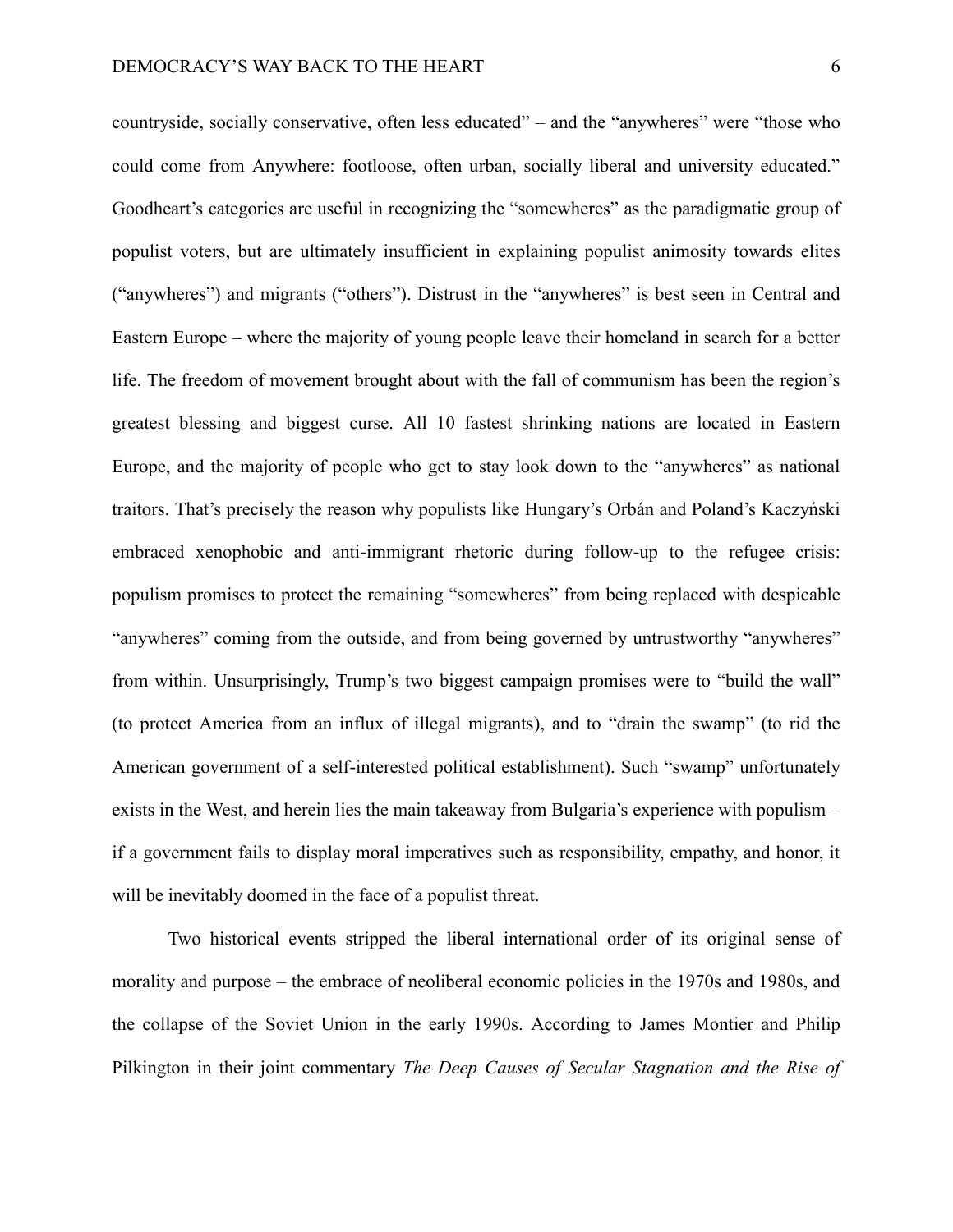*Populism*, neoliberalism, which came about as a response the phenomenon of "stagflation" experienced in the United States and the United Kingdom after the 1973 oil shock, produced "a broken system of economic governance." This neoliberal system was characterized by four significant policy goals:

- 1. "the abandonment of full employment as a desirable policy goal and its replacement with inflation targeting;
- 2. an increase in the globalisation of the flows of people, capital, and trade;
- 3. a focus at a firm level on shareholder value maximisation rather than reinvestment and growth;
- 4. a pursuit of flexible labour markets and the disruption of trade unions and workers' organisations."

Montier and Pilkington argue that the West was quick to abandon the employment-centered policies that brought about the Golden Age of capitalism, and what we have now is a neoliberal system blemished by low productivity, lower growth rates, and most importantly – soaring wealth and income inequality. Neoliberalism as such could be popularized only in the context of the Cold War, and the same goes for its philosophical foundation – Ayn Rand's writings. Her philosophical system of Objectivism embraced excessive individualism and egoism, and produced an American society of self-indulged narcissists. Therefore as a moral imperative, neoliberalism made sense only in opposition to the USSR's totalitarian communism (one is immediately reminded of Raegan's "evil empire" speech). The West had been the preferred side in an ideological deadlock with the Soviet Union. With its collapse in 1991, however, the liberal international order lost its last moral imperative.

Today's context of low capitalist morality and increasing inequality in the distribution of wealth closely echoes the bourgeois society Karl Marx describes in *The Communist Manifesto*, yet now we know for a fact that communism will not be the force to bring it down. Populism, while a significant threat in its own right, also has a long way to go to present a real threat to the liberal international order. How does one tackle it, however, if it is systemic product of various